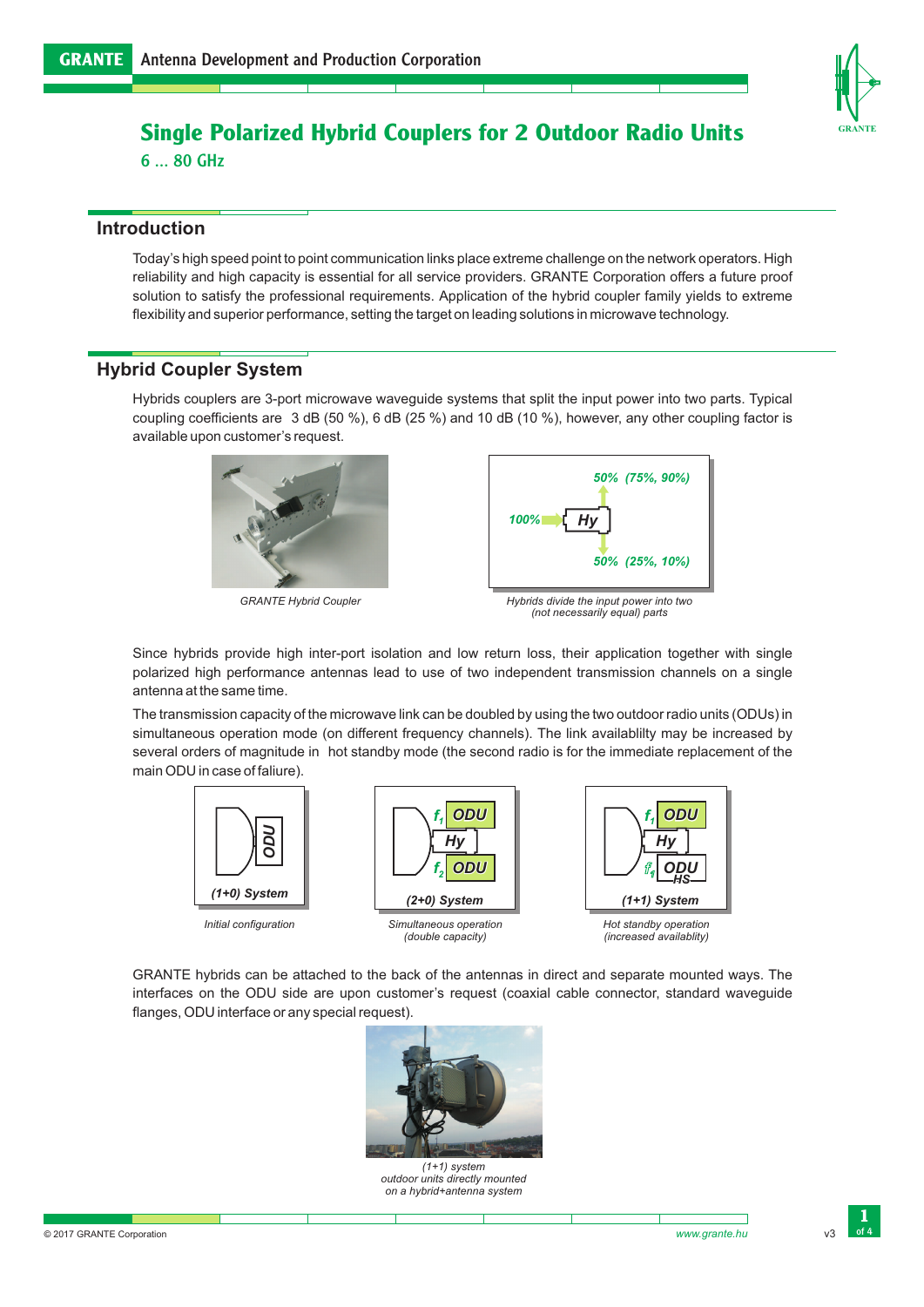# **Single Polarized 2-radio Hybrid Couplers Specifications (3 dB nominal coupling)**



**GRANTE**

| <b>Electrical Specification (Single Band)</b>                                                                                                    |                 |                                                                                                                               |                    |                         |                         |                                     |                   |                   |                   |
|--------------------------------------------------------------------------------------------------------------------------------------------------|-----------------|-------------------------------------------------------------------------------------------------------------------------------|--------------------|-------------------------|-------------------------|-------------------------------------|-------------------|-------------------|-------------------|
| <b>Operating Frequency Band</b>                                                                                                                  | 6L GHz          | $6\nu$ GHz                                                                                                                    | 7 GHz              | 8 GHz                   | 10 GHz                  | 11 GHz                              | 13 GHz            | 15 GHz            | 18 GHz            |
| <b>Operating Frequency Range</b>                                                                                                                 | 5.925-6.425 GHz | 6.425-7.125 GHz                                                                                                               | 7.125-7.750 GHz    | 7.750-8.500 GHz         | 10.100-10.700 GHz       | 10.700-11.700 GHz                   | 12.750-13.250 GHz | 14.200-15.350 GHz | 17.700-19.700 GHz |
| <b>Insertion Loss main</b>                                                                                                                       | 3.5dB           | 3.5dB                                                                                                                         | 3.5dB              | 3.5dB                   | 3.5dB                   | 3.5dB                               | 3.5dB             | 3.5dB             | 3.5dB             |
| <b>Insertion Loss</b> standby                                                                                                                    | 3.5dB           | 3.5dB                                                                                                                         | 3.5dB              | 3.5dB                   | 3.5dB                   | 3.5dB                               | 3.5dB             | 3.5dB             | 3.5dB             |
| <b>Isolation</b> inter-port                                                                                                                      | 20dB            | 20dB                                                                                                                          | 20dB               | 20dB                    | 20dB                    | 20 dB                               | 20 dB             | 20 dB             | 20dB              |
| <b>Return Loss</b>                                                                                                                               | 20.8 dB         | 20.8 dB                                                                                                                       | 20.8 dB            | 20.8 dB                 | 20.8 dB                 | 20.8 dB                             | 20.8 dB           | 20.8 dB           | 20.8 dB           |
| Interface <sup>1</sup> antenna side<br><sup>1</sup> Direct and separate mounting is available upon request.                                      |                 |                                                                                                                               |                    |                         | Upon Customer's Request |                                     |                   |                   |                   |
| Interfaces <sup>2</sup> ODU side<br><sup>2</sup> Coaxial connector, standard wavequide flanges or any ODU interface is available upon request.   |                 |                                                                                                                               |                    |                         | Upon Customer's Request |                                     |                   |                   |                   |
| <b>Electrical Specification (Single Band)</b>                                                                                                    |                 |                                                                                                                               |                    |                         |                         |                                     |                   |                   |                   |
| <b>Operating Frequency Band</b>                                                                                                                  | 23 GHz          | 26 GHz                                                                                                                        | 28 GHz             | 32 GHz                  | 38 GHz                  | 42 GHz                              | 80 GHz            |                   |                   |
| <b>Operating Frequency Range</b>                                                                                                                 |                 | 21.200-23.600 GHz 24.500-26.500 GHz 27.500-29.500 GHz 31.800-33.400 GHz 37.000-39.500 GHz 40.500-43.500 GHz 71.000-86.000 GHz |                    |                         |                         |                                     |                   |                   |                   |
| <b>Insertion Loss main</b>                                                                                                                       | 3.5dB           | 3.8dB                                                                                                                         | 3.8 dB             | 3.8dB                   | $3.8\,\mathrm{dB}$      | 3.8dB                               | 4.7dB             |                   |                   |
| <b>Insertion Loss standby</b>                                                                                                                    | 3.5dB           | 3.8 dB                                                                                                                        | $3.8\,\mathrm{dB}$ | $3.8\,\mathrm{dB}$      | 3.8 dB                  | 3.8dB                               | 4.7dB             |                   |                   |
| <b>Isolation</b> inter-port                                                                                                                      | 20dB            | 20dB                                                                                                                          | 20dB               | 20dB                    | 20dB                    | 20dB                                | 18dB              |                   |                   |
| <b>Return Loss</b>                                                                                                                               | 20.8 dB         | $20.8$ dB                                                                                                                     | $20.8$ dB          | 20.8 dB                 | 20.8 dB                 | 17.7 dB                             | 14dB              |                   |                   |
| Interface <sup>1</sup> antenna side<br><sup>1</sup> Direct and separate mounting is available upon request.                                      |                 |                                                                                                                               |                    | Upon Customer's Request |                         |                                     |                   |                   |                   |
| Interfaces <sup>2</sup> $ODU$ side<br><sup>2</sup> Coaxial connector, standard waveguide flanges or any ODU interface is available upon request. |                 |                                                                                                                               |                    | Upon Customer's Request |                         |                                     |                   |                   |                   |
| <b>Electrical Specification (Dual Band)</b>                                                                                                      |                 |                                                                                                                               |                    |                         |                         |                                     |                   |                   |                   |
| <b>Operating Frequency Band</b>                                                                                                                  | $6L - 6U$ GHz   | 7-8 GHz                                                                                                                       | 10-11 GHz          | 13-15 GHz               | 18-23 GHz               | 23-26 GHz                           | 28-32 GHz         |                   |                   |
| <b>Operating Frequency Range</b>                                                                                                                 | 5.925-7.125 GHz | 7.125-8.500 GHz                                                                                                               | 10.100-11.700 GHz  | 12.750-15.350 GHz       |                         | 17.700-23.600 GHz 21.200-26.500 GHz | 27.500-33.400 GHz |                   |                   |
| <b>Insertion Loss main</b>                                                                                                                       | 4.0 dB          | 4.0 dB                                                                                                                        | 4.0 dB             | 4.0 dB                  | 4.2 dB                  | 4.2 dB                              | 4.2 dB            | ا ھ الشہ ا        |                   |
| <b>Insertion Loss standby</b>                                                                                                                    | 4.0 dB          | 4.0 dB                                                                                                                        | 4.0 dB             | 4.0dB                   | 4.2 dB                  | 4.2 dB                              | 4.2 dB            |                   |                   |
| <b>Isolation</b> inter-port                                                                                                                      | 20dB            | 20dB                                                                                                                          | 20dB               | 20dB                    | 20dB                    | 20dB                                | 20dB              |                   |                   |
| <b>Return Loss</b>                                                                                                                               | 17.7 dB         | 17.7 dB                                                                                                                       | 17.7 dB            | 17.7 dB                 | 16.5 dB                 | 16.5 dB                             | 16.5 dB           |                   |                   |
| Interface <sup>1</sup> antenna side                                                                                                              |                 |                                                                                                                               |                    | Upon Customer's Request |                         |                                     |                   |                   |                   |

*<sup>1</sup> Direct and separate mounting is available upon request.*

*<i>Interfaces<sup>2</sup>* ODU side</sup>

÷

*<sup>2</sup> Coaxial connector, standard waveguide flanges or any ODU interface is available upon request.*

Upon Customer's Request

*GRANTE Hybrid Coupler*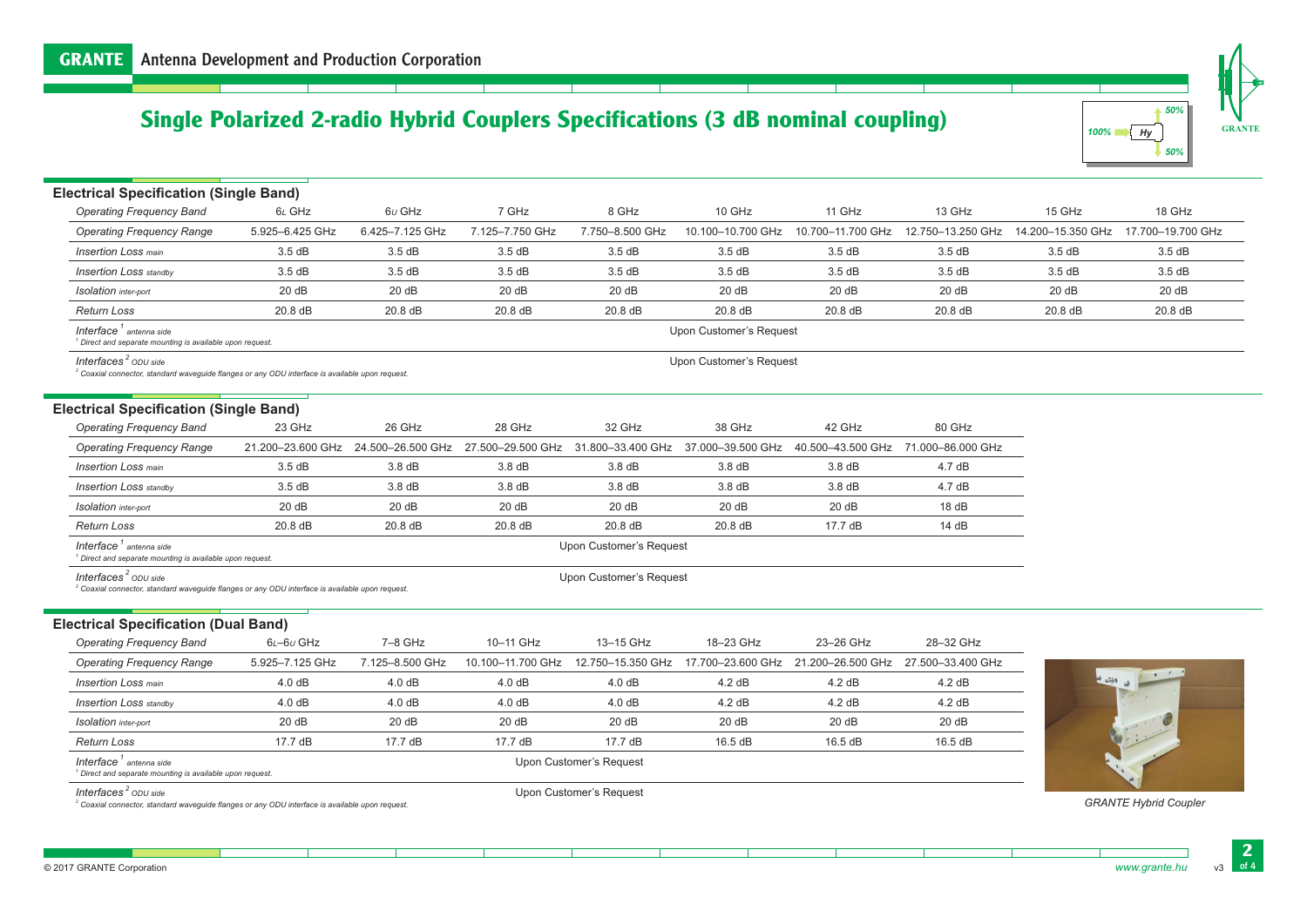# **Single Polarized 2-radio Hybrid Couplers Specifications (6 dB nominal coupling)**

| 75%        |
|------------|
| 100%<br>Hv |
| 25%        |

**GRANTE**

| <b>Electrical Specification (Single Band)</b>                                                                                                  |                   |                   |                   |                         |                                      |                   |                   |                   |                   |
|------------------------------------------------------------------------------------------------------------------------------------------------|-------------------|-------------------|-------------------|-------------------------|--------------------------------------|-------------------|-------------------|-------------------|-------------------|
| <b>Operating Frequency Band</b>                                                                                                                | 6L GHz            | $6\nu$ GHz        | 7 GHz             | 8 GHz                   | 10 GHz                               | 11 GHz            | 13 GHz            | 15 GHz            | 18 GHz            |
| <b>Operating Frequency Range</b>                                                                                                               | 5.925-6.425 GHz   | 6.425-7.125 GHz   | 7.125-7.750 GHz   | 7.750-8.500 GHz         | 10.100-10.700 GHz                    | 10.700-11.700 GHz | 12.750-13.250 GHz | 14.200-15.350 GHz | 17.700-19.700 GHz |
| <b>Insertion Loss main</b>                                                                                                                     | 1.7dB             | 1.7dB             | 1.7dB             | 1.7dB                   | 1.7dB                                | 1.7dB             | 1.7dB             | 1.7dB             | 1.7dB             |
| <b>Insertion Loss standby</b>                                                                                                                  | 7.0dB             | 7.0dB             | 7.0dB             | 7.0 dB                  | 7.0 <sub>dB</sub>                    | 7.0dB             | 7.0dB             | 7.0 dB            | 7.0 dB            |
| <b>Isolation</b> inter-port                                                                                                                    | 20dB              | 20dB              | 20dB              | 20dB                    | 20dB                                 | 20 dB             | 20dB              | 20dB              | 20dB              |
| Return Loss                                                                                                                                    | 20.8 dB           | 20.8 dB           | 20.8 dB           | 20.8 dB                 | 20.8 dB                              | 20.8 dB           | 20.8 dB           | 20.8 dB           | 20.8 dB           |
| Interface <sup>1</sup> antenna side<br><sup>1</sup> Direct and separate mounting is available upon request.                                    |                   |                   |                   |                         | Upon Customer's Request              |                   |                   |                   |                   |
| Interfaces <sup>2</sup> ODU side<br><sup>2</sup> Coaxial connector, standard wavequide flanges or any ODU interface is available upon request. |                   |                   |                   |                         | Upon Customer's Request              |                   |                   |                   |                   |
| <b>Electrical Specification (Single Band)</b>                                                                                                  |                   |                   |                   |                         |                                      |                   |                   |                   |                   |
| <b>Operating Frequency Band</b>                                                                                                                | 23 GHz            | 26 GHz            | 28 GHz            | 32 GHz                  | 38 GHz                               | 42 GHz            |                   |                   |                   |
| <b>Operating Frequency Range</b>                                                                                                               | 21.200-23.600 GHz | 24.500-26.500 GHz | 27.500-29.500 GHz | 31.800-33.400 GHz       | 37.000-39.500 GHz                    | 40.500-43.500 GHz |                   |                   |                   |
| <b>Insertion Loss main</b>                                                                                                                     | 1.7dB             | 1.8 dB            | 1.8 dB            | 1.8 dB                  | $1.8$ dB                             | 1.8 dB            |                   |                   |                   |
| <b>Insertion Loss standby</b>                                                                                                                  | 7.0 dB            | 7.2 dB            | 7.2 dB            | 7.2 dB                  | 7.2 dB                               | 7.2 dB            |                   |                   |                   |
| <b>Isolation</b> inter-port                                                                                                                    | 20dB              | 20dB              | 20dB              | 20dB                    | 20dB                                 | 20 dB             |                   |                   |                   |
| <b>Return Loss</b>                                                                                                                             | 20.8 dB           | 20.8 dB           | 20.8 dB           | $20.8$ dB               | 20.8 dB                              | 17.7 dB           |                   |                   |                   |
| Interface <sup>1</sup> antenna side<br><sup>1</sup> Direct and separate mounting is available upon request.                                    |                   |                   |                   | Upon Customer's Request |                                      |                   |                   |                   |                   |
| Interfaces <sup>2</sup> ODU side<br>$2$ Coaxial connector, standard wavequide flanges or any ODU interface is available upon request.          |                   |                   |                   | Upon Customer's Request |                                      |                   |                   |                   |                   |
| <b>Electrical Specification (Dual Band)</b>                                                                                                    |                   |                   |                   |                         |                                      |                   |                   |                   |                   |
| <b>Operating Frequency Band</b>                                                                                                                | $6L - 6U$ GHz     | $7-8$ GHz         | 10-11 GHz         | 13-15 GHz               | 18-23 GHz                            |                   |                   |                   |                   |
| <b>Operating Frequency Range</b>                                                                                                               | 5.925-7.125 GHz   | 7.125-8.500 GHz   | 10.100-11.700 GHz |                         | 12.750-15.350 GHz  17.700-23.600 GHz |                   |                   |                   |                   |

| <b>Operating Frequency Range</b>                                                                            | 5.925-7.125 GHz         | 7.125-8.500 GHz | 10.100-11.700 GHz | 12.750–15.350 GHz | 17.700-23.600 GHz |  |  |  |
|-------------------------------------------------------------------------------------------------------------|-------------------------|-----------------|-------------------|-------------------|-------------------|--|--|--|
| <b>Insertion Loss main</b>                                                                                  | 2.0 dB                  | 2.0 dB          | 2.0 dB            | 2.0 dB            | 2.0 dB            |  |  |  |
| <b>Insertion Loss</b> standby                                                                               | 7.4dB                   | 7.4 dB          | 7.4dB             | 7.4 dB            | 7.4dB             |  |  |  |
| Isolation inter-port                                                                                        | 20dB                    | 20dB            | 20dB              | 20dB              | 20 dB             |  |  |  |
| Return Loss                                                                                                 | 17.7dB                  | 17.7 dB         | $17.7 \text{ dB}$ | $17.7 \text{ dB}$ | 16.5 dB           |  |  |  |
| Interface <sup>1</sup> antenna side<br><sup>1</sup> Direct and separate mounting is available upon request. | Upon Customer's Request |                 |                   |                   |                   |  |  |  |
|                                                                                                             |                         |                 |                   |                   |                   |  |  |  |

*<i>Interfaces<sup>2</sup>* ODU side</sup>

×

*<sup>2</sup> Coaxial connector, standard waveguide flanges or any ODU interface is available upon request.*

Upon Customer's Request